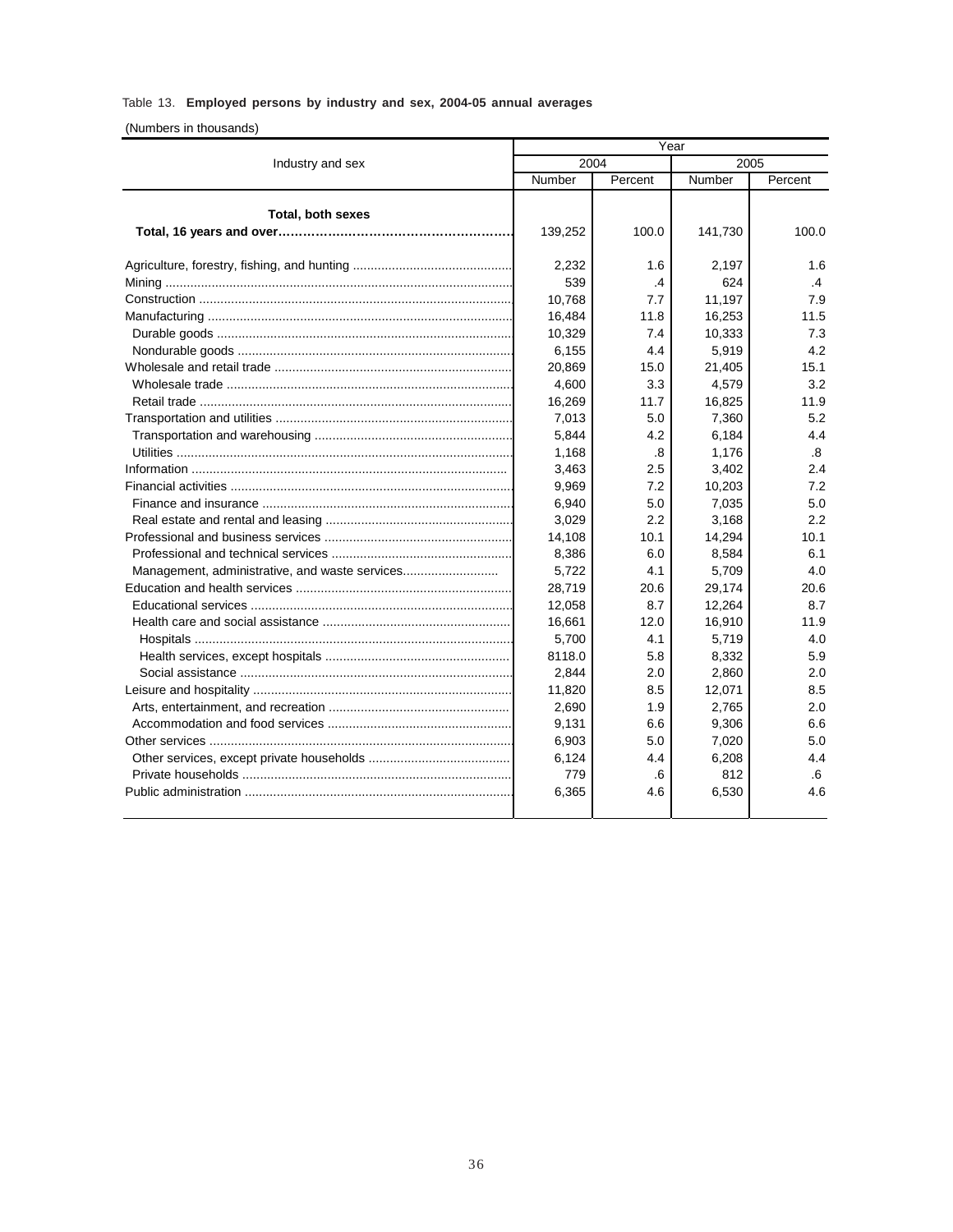## Table 13. **Employed persons by industry and sex, 2004-05 annual averages-- Continued**

(Numbers in thousands)

|                                                | Year      |                 |           |                 |
|------------------------------------------------|-----------|-----------------|-----------|-----------------|
| Industry and sex                               | 2004      |                 | 2005      |                 |
|                                                | Number    | Percent         | Number    | Percent         |
| Women                                          | 64,728    | 100.0           | 65,757    | 100.0           |
|                                                | 546<br>55 | .8<br>$\cdot$ 1 | 544<br>80 | .8<br>$\cdot$ 1 |
|                                                | 1,041     | 1.6             | 1,079     | 1.6             |
|                                                | 4,998     | 7.7             | 4,882     | 7.4             |
|                                                | 2,728     | 4.2             | 2,697     | 4.1             |
|                                                | 2.270     | 3.5             | 2,185     | 3.3             |
|                                                | 9,289     | 14.4            | 9,509     | 14.5            |
|                                                | 1,355     | 2.1             | 1,316     | 2.0             |
|                                                | 7,934     | 12.3            | 8,192     | 12.5            |
|                                                | 1.671     | 2.6             | 1,727     | 2.6             |
|                                                | 1,395     | 2.2             | 1,477     | 2.2             |
| Utilities ……………………………………………………………………………………     | 276       | .4              | 250       | .4              |
|                                                | 1,501     | 2.3             | 1,502     | 2.3             |
|                                                | 5,572     | 8.6             | 5,640     | 8.6             |
|                                                | 4,149     | 6.4             | 4,115     | 6.3             |
|                                                | 1,424     | 2.2             | 1,525     | 2.3             |
|                                                | 6,039     | 9.3             | 6,132     | 9.3             |
|                                                | 3.746     | 5.8             | 3,818     | 5.8             |
| Management, administrative, and waste services | 2,293     | 3.5             | 2,314     | 3.5             |
|                                                | 21,497    | 33.2            | 21,869    | 33.3            |
|                                                | 8,306     | 12.8            | 8,459     | 12.9            |
|                                                | 13,191    | 20.4            | 13,410    | 20.4            |
|                                                | 4,366     | 6.7             | 4,372     | 6.6             |
|                                                | 6,383     | 9.9             | 6,582     | 10.0            |
|                                                | 2,441     | 3.8             | 2,456     | 3.7             |
|                                                | 6,037     | 9.3             | 6,207     | 9.4             |
|                                                | 1,230     | 1.9             | 1,249     | 1.9             |
|                                                | 4,807     | 7.4             | 4,958     | 7.5             |
|                                                | 3,573     | 5.5             | 3,614     | 5.5             |
|                                                | 2,854     | 4.4             | 2,869     | 4.4             |
|                                                | 719       | 1.1             | 745       | 1.1             |
|                                                | 2,908     | 4.5             | 2,971     | 4.5             |